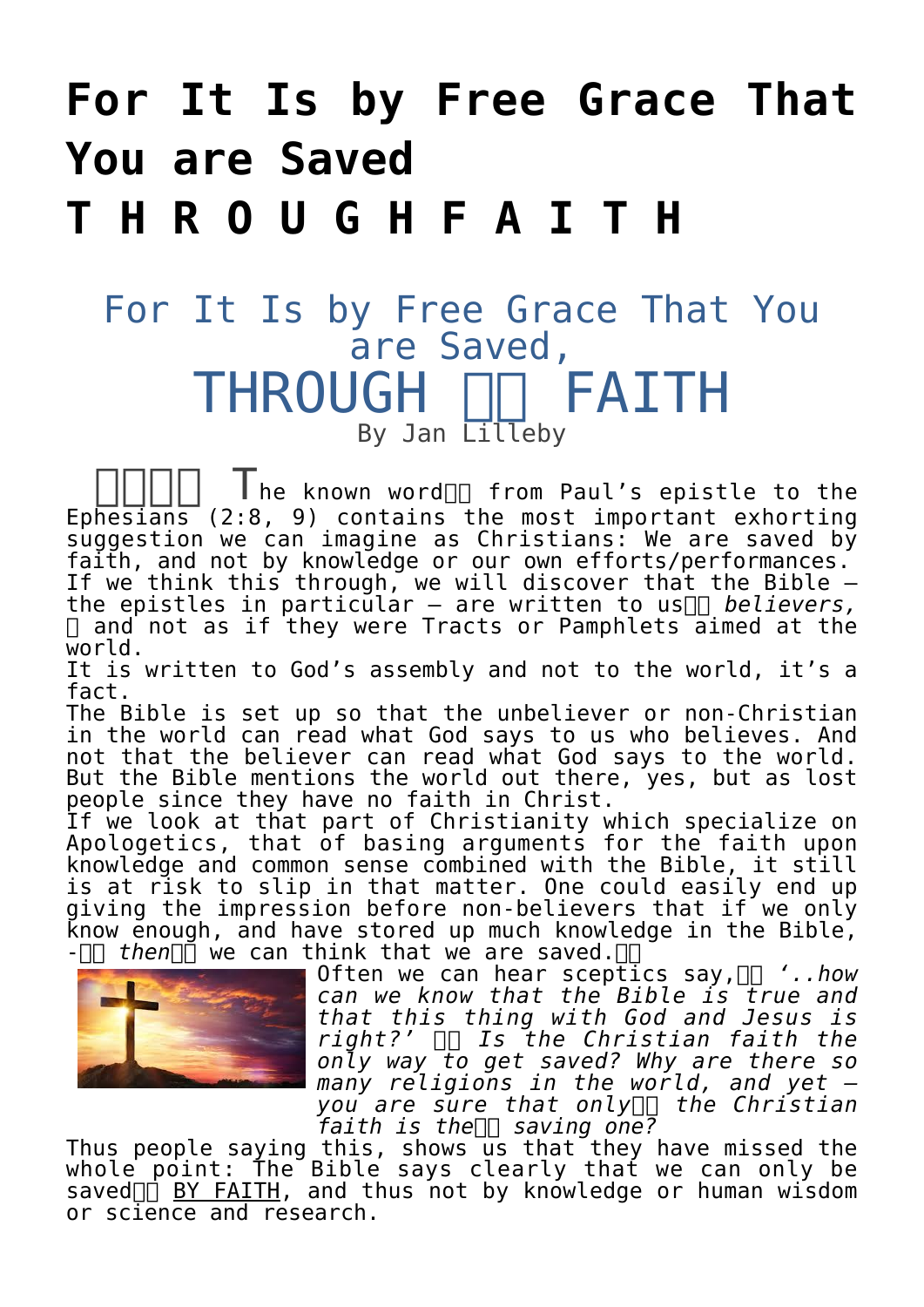But they want to know *before* they will believe. That is not the way God wants it. First faith, then knowledge.  $\Box$  The point is not to know,  $\ln$  but to believe  $\ln$  - to trust God and lean confidently on Him.

Never in the Bible can we find any word from God telling us that if we only can gather a lot of knowledge, then we shall be saved.

Faith is on a higher level than knowledge (science) – that is for sure. Faith has to do with trusting God as I just wrote. You hold His word for entirely true and trustworthy, and you bet your life on it. You do not feel the need to get lots of knowledge before you can believe on Him. If you trust God, then knowledge and evidence is quite secondary.

God experienced the opposite of faith/trust as He saw Adam and Eve when they fell in that Arch Sin in Eden. They displayed that all of a sudden they no longer had that full trust and confidence in the Lord. They wanted to eat of the Tree of Knowledge (Gen. 2:9). They were tempted by the devil who said, *Has God really said…?.*

They should have talked back and said, *Yes, God has said it, so we believe on Him and not on you! We are not going to sin and eat of that tree.*

Notice that the apostles did not go out and preached  $\Box \Box$  the *Word of Knowledge, - but the Word of Faith, and the Word of the Cross.*

It is an entirely different matter $\Box\Box$  that we, as believers, can get knowledge in the Bible  $-\Box \Box$  AFTER  $\Box \Box$  we have come to faith in Jesus. Paul recommends it as a matter of fact, and *blaming those who do not go for Bible knowledge*. But such knowledge *a* is a meant for us to be able to and grasp the  $g$ l*orious greatness of God's salvation for us,*  $\Box\dot{\Box}$  and absolutely not so we should become independent of God and fixing salvation all by ourselves. That was what Adam and Eve was tempted by – the devil wanted them to think that they could fix it on their own.

Eph. 1:17-19 cannot be misunderstood,

*I pray that the God of our Lord Jesus Christ, the Father of glory, that He may grant you a spirit of wisdom and revelation in the KNOWLEDGE OF HIM. 18 By having the eyes of your heart flooded with light, so that you can KNOW AND UNDERSTAND the hope to which He has called you, and how rich in His glorious inheritance in the saints, 19 And what is the immeasurable and unlimited and surpassing greatness of His power in and for us who believe, as demonstrated in the working of His mighty strength.*

Knowledge is here recommended for us who already are believers $_{\square\square}$  - $_{\square\square}$  and not knowledge so that we, as in $_{\square\square}$  a 'step-2', can start believing.

If you are a seeker for Biblical truth – one who want to believe on Jesus – but you feel that you *'don't quite*  $m$ anage to enter into it' $\overline{11}$  – what if you hereafter take the word of the Bible for true, and start believing first, and no longer try to get a lot of knowledge before you and dare